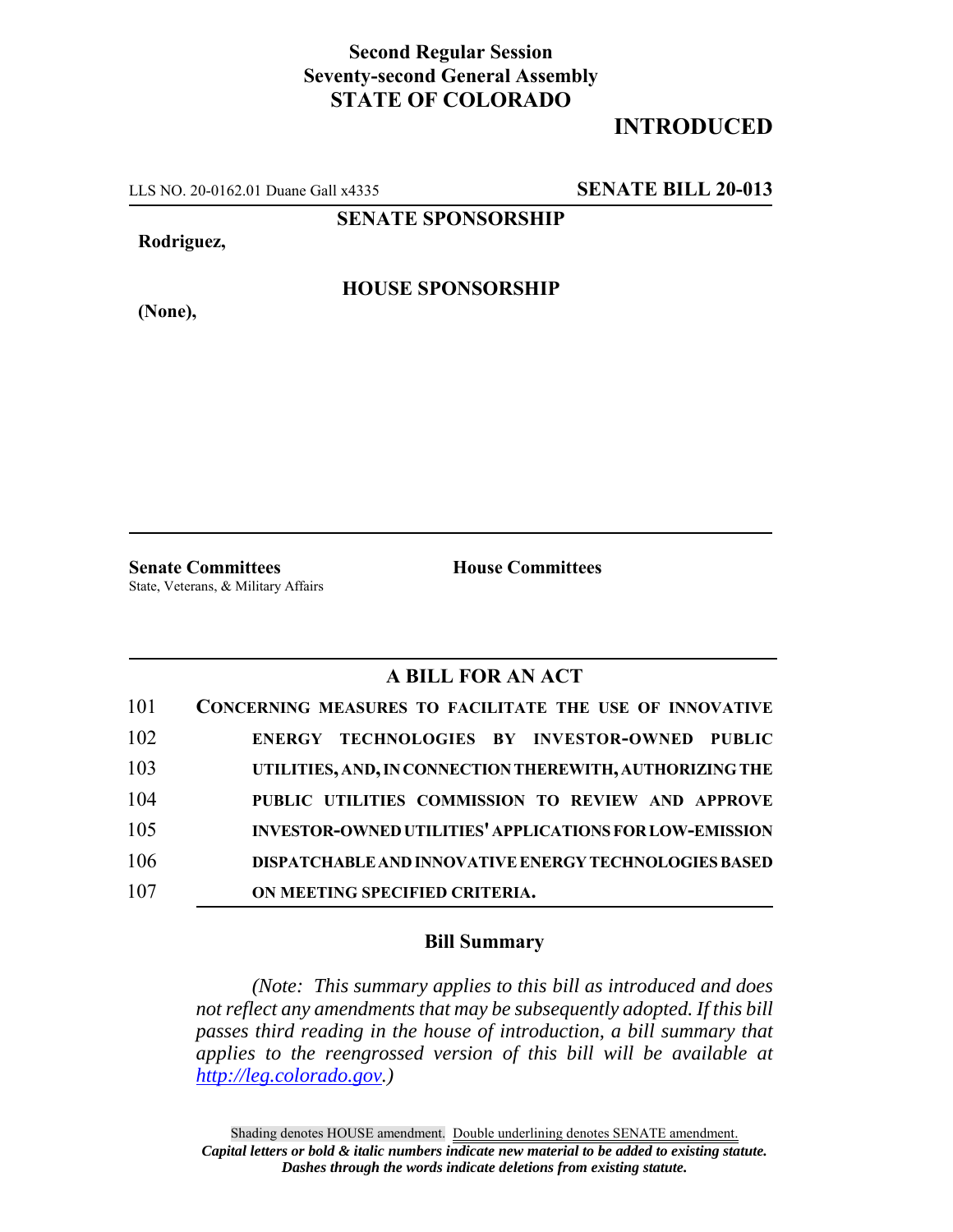The bill replaces the integrated gasification combined cycle (IGCC) program, which was repealed in 2019, with a mechanism by which an investor-owned public utility seeking to implement an innovative energy technology project (project) may apply to the public utilities commission (PUC) to acquire resources that demonstrate the use of low- and zero-emission dispatchable resources and other innovative energy technologies such as advanced renewable energy and storage.

In determining whether to grant approval to a public utility seeking to implement a project, the PUC shall consider a number of factors regarding the project, including its economic and technical feasibility, its projected environmental and public safety impacts, and its carbon dioxide emissions rates. The PUC is required to provide an opportunity for public comment and an evidentiary hearing.

A public utility may fully recover, from its retail customers in the state, the costs it incurs in researching, testing, planning, developing, constructing, starting up, and operating the project. The public utility may also recover capital investments made in connection with the project over the useful life of the project. The department of public health and environment, the governor's office of economic development, and the Colorado energy office may assist public utilities in seeking and obtaining support for a project from other federal and state agencies and institutions.

- 1 *Be it enacted by the General Assembly of the State of Colorado:*
- 

#### 2 **SECTION 1. Legislative declaration.** (1) The general assembly

- 3 finds, determines, and declares that:
- 4 (a) Colorado has a long tradition of leadership in clean energy
- 5 research and development;
- 
- 6 (b) Market certainty for low- and zero-emission dispatchable 7 resources and other innovative energy technologies has the potential to 8 create economic development opportunities in the state while 9 simultaneously advancing the state's emission reduction goals and 10 furthering the transition to cleaner energy resources;
- 11 (c) By creating market certainty, these projects can be a catalyst 12 for cutting-edge research, the attraction and retention of new business,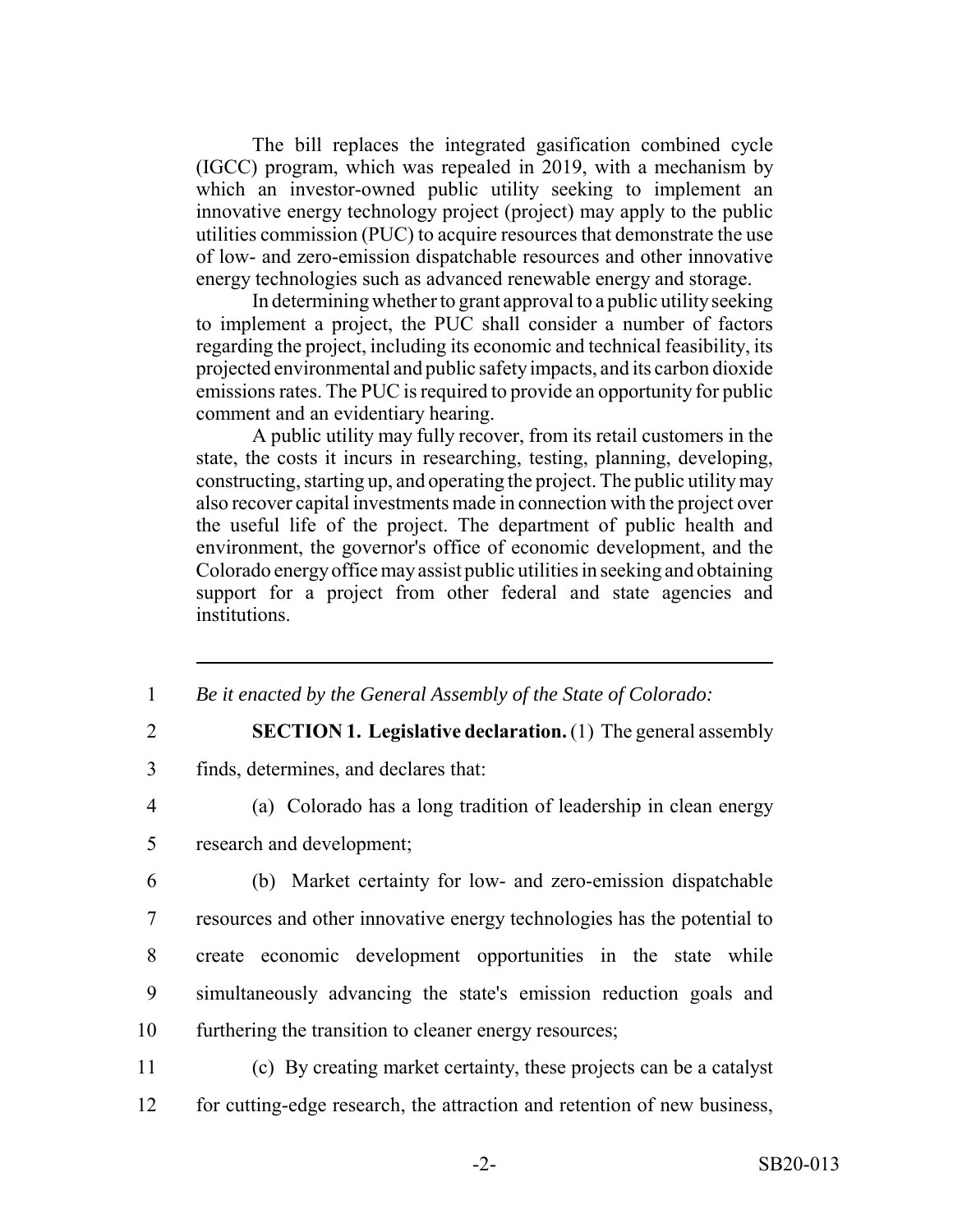workforce development, and economic growth; and

 (d) It is a matter of national importance that Colorado continues its leadership by advancing technologies that hold the promise of delivering the next generation of clean, safe, affordable, reliable, diverse, and resilient energy while meeting the state's emission reduction objectives.

 **SECTION 2.** In Colorado Revised Statutes, 40-2-123, **recreate and reenact, with amendments,** (2) as follows:

 **40-2-123. Energy technologies - consideration by commission - incentives - demonstration projects - definitions - legislative declaration.** (2) (a) THE COMMISSION SHALL CONSIDER PROPOSALS BY COLORADO INVESTOR-OWNED PUBLIC UTILITIES TO PROPOSE, FUND, CONSTRUCT, OWN, AND OPERATE ELECTRIC GENERATION OR STORAGE FACILITIES TO DEMONSTRATE THE FEASIBILITY OF INNOVATIVE ENERGY TECHNOLOGY PROJECTS.

16 (b) As USED IN THIS SUBSECTION (2):

 (I) "INNOVATIVE ENERGY TECHNOLOGY" MEANS A GENERATION TECHNOLOGY OR STORAGE TECHNOLOGY THAT, ALONE OR IN COMBINATION WITH OTHER TECHNOLOGIES USED IN A PROJECT, HAS MINIMAL OR NO EMISSIONS OF CARBON DIOXIDE INTO THE ATMOSPHERE, 21 AND IS DISPATCHABLE OR OTHERWISE CONTROLLABLE TO MEET SYSTEM ENERGY REQUIREMENTS. INNOVATIVE ENERGY TECHNOLOGY MAY INCLUDE:

24 (A) ADVANCED RENEWABLE ENERGY;

 (B) LONG-DURATION ENERGY STORAGE, INCLUDING PUMPED HYDROELECTRIC STORAGE, STORAGE OF LOW- TO ZERO-CARBON FUELS, EMERGING BATTERY TECHNOLOGIES, AND OTHER FORMS OF ENERGY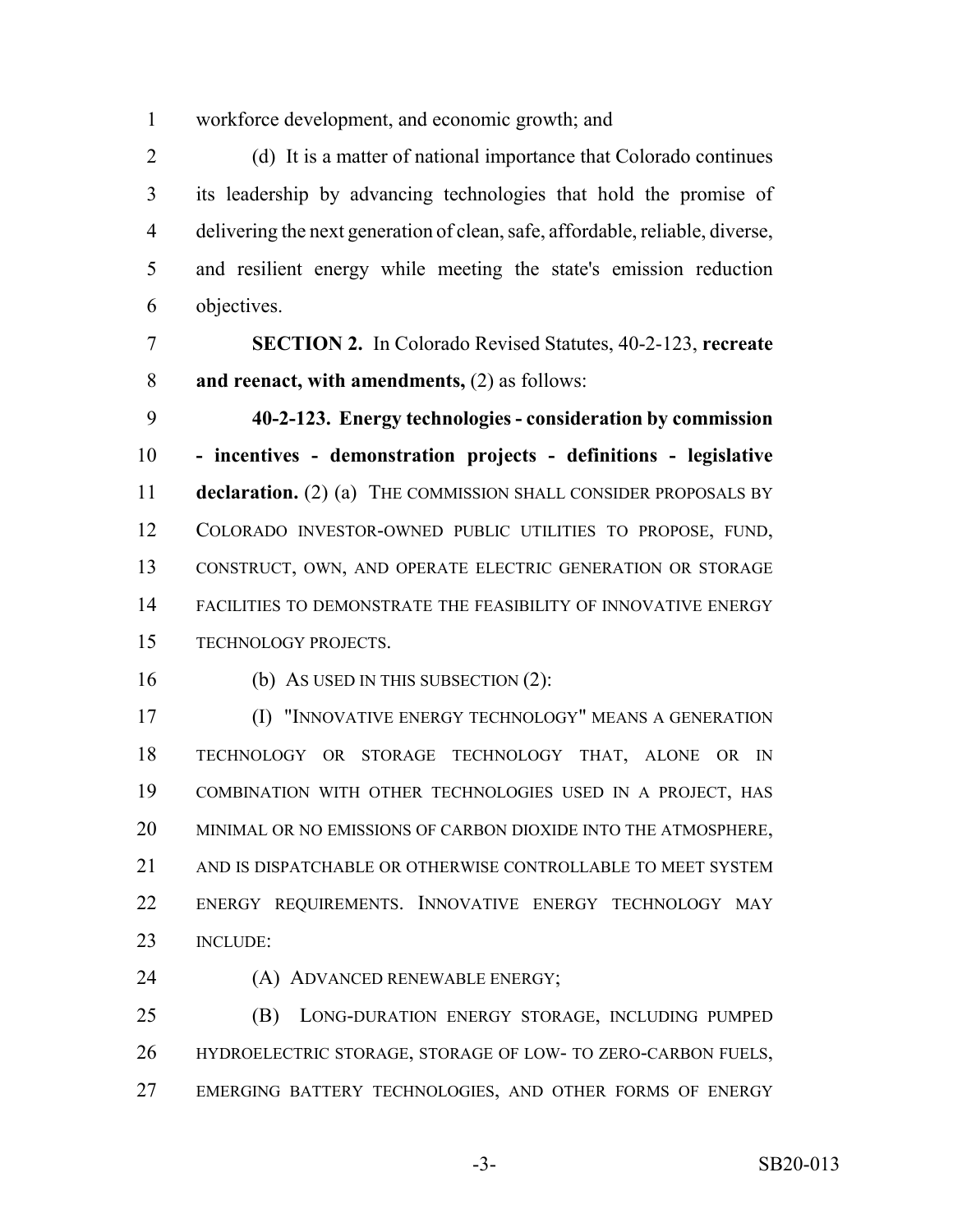STORAGE;

 (C) RESOURCES POWERED BY RENEWABLE NATURAL GAS, CLEAN HYDROGEN, OR OTHER FUELS SYNTHESIZED THROUGH LOW- TO ZERO-CARBON PROCESSES;

 (D) FOSSIL FUEL TECHNOLOGY WITH CARBON CAPTURE TECHNOLOGY, INCLUDING TECHNOLOGY THAT REMOVES CARBON DIOXIDE FROM THE ATMOSPHERE; OR

(E) ADVANCED NUCLEAR ENERGY.

 (II) "INNOVATIVE ENERGY TECHNOLOGY PROJECT" OR "PROJECT" MEANS AN ELECTRIC GENERATION OR ENERGY STORAGE FACILITY THAT:

 (A) DEMONSTRATES THE USE OF INNOVATIVE ENERGY TECHNOLOGY;

 (B) IN THE CASE OF AN ELECTRIC GENERATION INNOVATIVE ENERGY TECHNOLOGY, GENERATES ELECTRICITY USING FUELS OR RESOURCES, INCLUDING RENEWABLE ENERGY RESOURCES, LOCATED IN COLORADO; AND

(C) IS LOCATED IN COLORADO.

 (c) (I) A PUBLIC UTILITY MAY, FROM TIME TO TIME, APPLY UNDER THIS SUBSECTION (2) TO THE COMMISSION FOR A CERTIFICATE OF PUBLIC CONVENIENCE AND NECESSITY AND FOR COST RECOVERY FOR INNOVATIVE ENERGY TECHNOLOGY PROJECTS.

**(II) A PROJECT DEVELOPED PURSUANT TO THIS SECTION IS EXEMPT** 23 FROM SECTION 40-2-125.5 (5)(b) AND ANY OTHER COMPETITIVE BIDDING REQUIREMENTS IMPOSED BY RULES OF THE COMMISSION; EXCEPT THAT A PUBLIC UTILITY SHALL PRESENT ANY SUCH PROJECT AS PART OF THE PUBLIC UTILITY'S ELECTRIC RESOURCE PLANNING PROCESS SO THAT THE PROJECT CAN BE EVALUATED AS PART OF A COMPREHENSIVE PLAN TO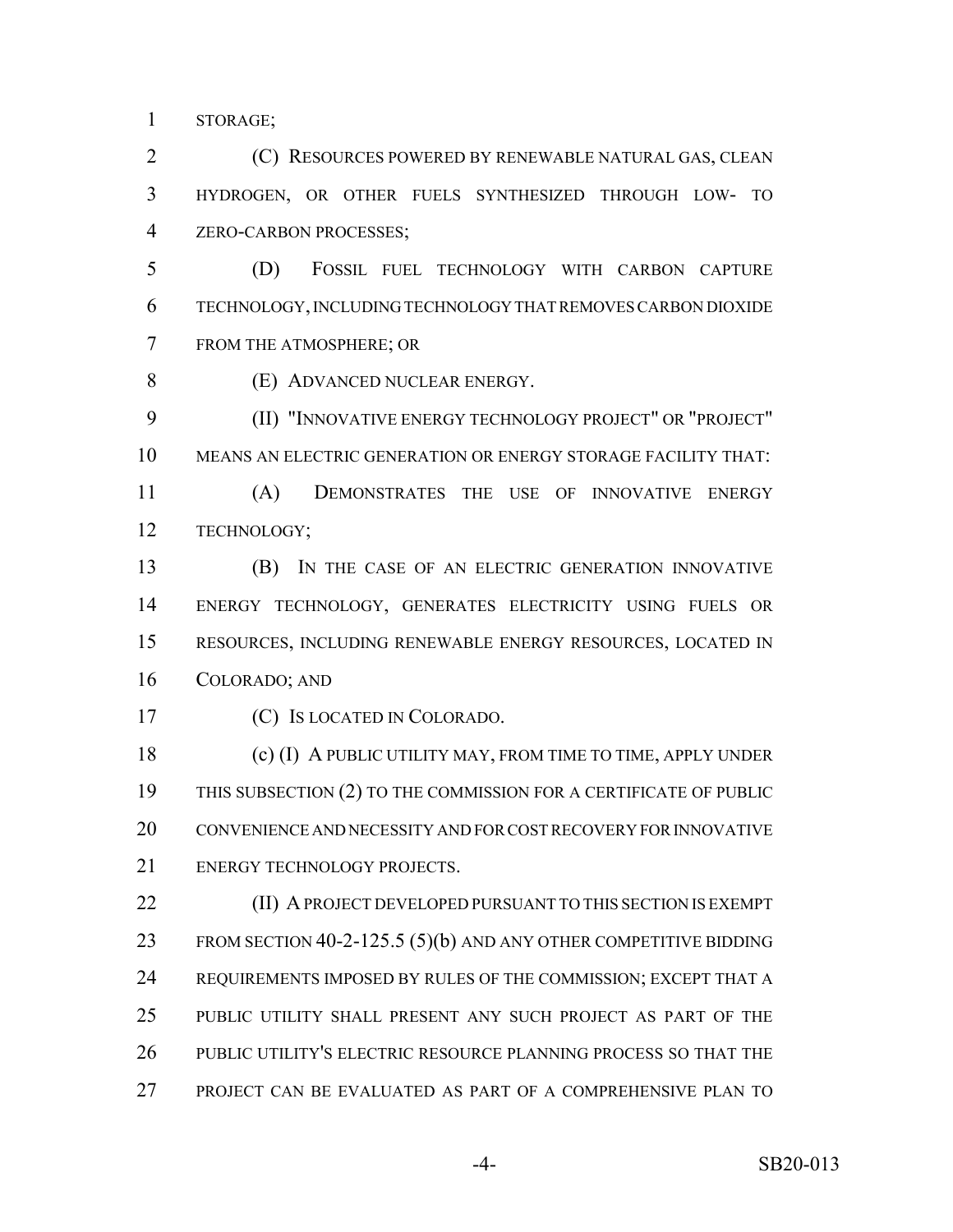MEET THE PUBLIC UTILITY'S ENERGY AND CAPACITY NEEDS. IN ADDITION, 2 IN ITS APPLICATION, THE PUBLIC UTILITY SHALL SET FORTH INFORMATION CONCERNING:

 (A) THE PROJECT'S OPERATING CHARACTERISTICS AND ITS ECONOMIC AND TECHNICAL FEASIBILITY;

 (B) THE PROJECTED COST OF THE PROJECT AND THE FORM OF RATE RECOVERY REQUESTED BY THE PUBLIC UTILITY, CONSISTENT WITH 8 SUBSECTION  $(2)(f)$  OF THIS SECTION; AND

 (C) THE PROJECT'S VALUE TO COLORADO'S ECONOMY, INCLUDING POTENTIAL ECONOMIC DEVELOPMENT OPPORTUNITIES AND THE ENHANCEMENT OF COLORADO'S ROLE AS A NATIONAL LEADER IN CLEAN ENERGY, AND HOW THE PROJECT ADVANCES COLORADO'S EMISSION REDUCTION OBJECTIVES AND PROVIDES GENERATION RESOURCE DIVERSITY.

 (d) IN ITS APPLICATION, A PUBLIC UTILITY SEEKING TO CONSTRUCT A PROJECT SHALL ALSO PROVIDE INFORMATION CONCERNING THE FOLLOWING ENVIRONMENTAL MATTERS:

 (I) THE PROJECT'S PROJECTED WATER SAVINGS, IF ANY; EMISSION RATES; AND OTHER ENVIRONMENTAL BENEFITS;

**(II) ANY ENVIRONMENTAL AND PUBLIC SAFETY IMPACTS OF THE** PROJECT; AND

**(III)** THE DIRECT CARBON DIOXIDE EMISSIONS ASSOCIATED WITH 23 THE OPERATION OF THE PROJECT.

 (e) (I) THE COMMISSION SHALL PROVIDE AN OPPORTUNITY FOR PUBLIC COMMENT AND AN EVIDENTIARY HEARING ON THE PUBLIC UTILITY'S APPLICATION. IF THE COMMISSION GRANTS THE PUBLIC UTILITY A CERTIFICATE OF PUBLIC CONVENIENCE AND NECESSITY FOR THE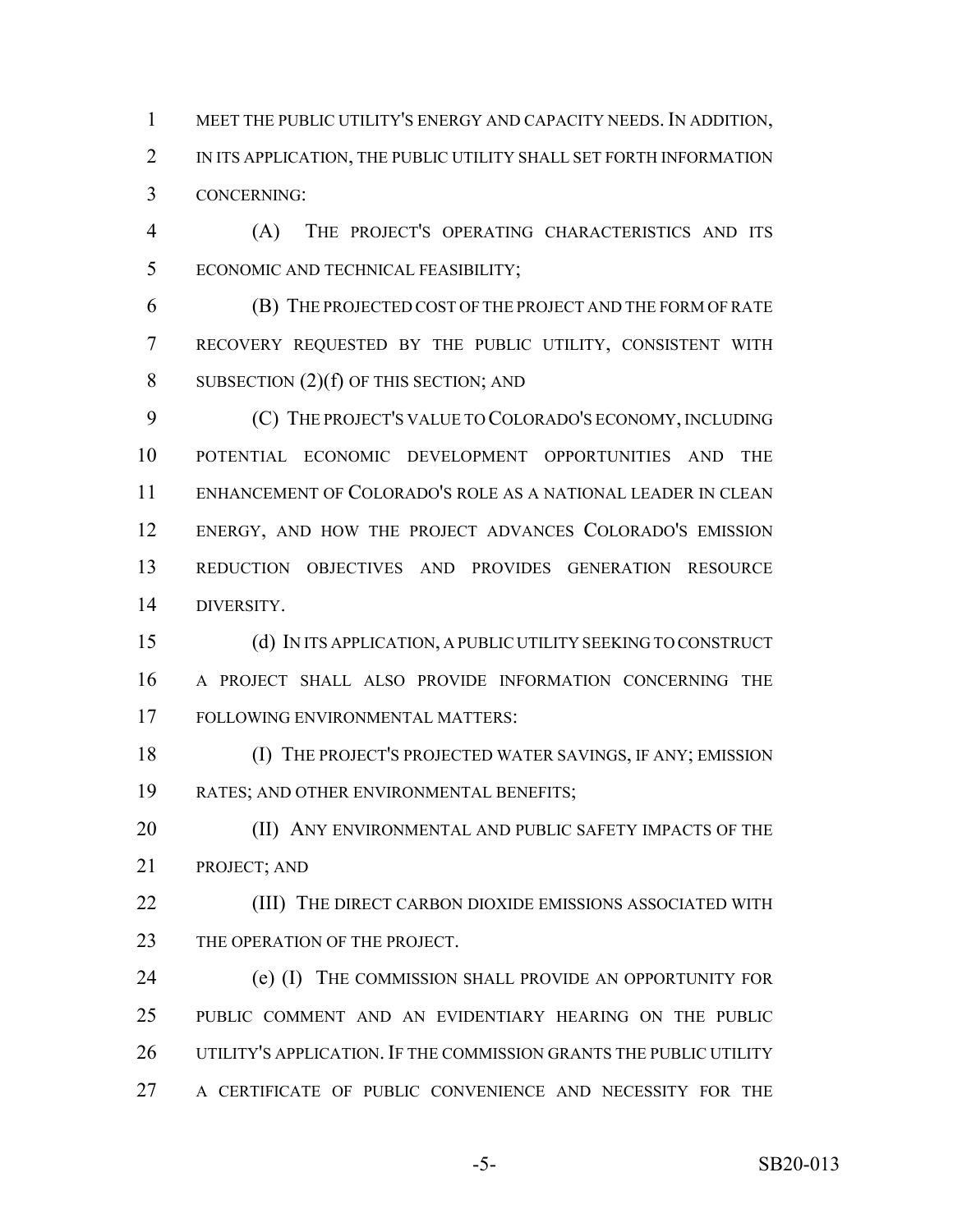PROPOSED PROJECT, THE COMMISSION SHALL ISSUE AN ORDER FOR COST RECOVERY IN ACCORDANCE WITH SUBSECTION (2)(f) OF THIS SECTION.

 (II) IN EVALUATING A PROJECT UNDER THIS SECTION, IN ADDITION TO THE CONSIDERATIONS SET FORTH IN SUBSECTION (1) OF THIS SECTION, THE COMMISSION SHALL CONSIDER THE FACTORS SET FORTH IN SUBSECTION (2)(f) OF THIS SECTION AND THE AMOUNT OF FEDERAL, STATE, OR OTHER MONEY AVAILABLE FOR THE PROJECT. NOTHING IN THIS SUBSECTION (2) REQUIRES THE COMMISSION TO MONETIZE THE POTENTIAL ENVIRONMENTAL BENEFITS ASSOCIATED WITH A PROPOSED PROJECT.

10 (f) (I) A PUBLIC UTILITY IS ENTITLED TO COST RECOVERY TREATMENT AS PROVIDED FOR IN SECTION 40-2-124 (1)(f)(II) TO (1)(f)(IV) REGARDLESS OF WHETHER THE PROJECT IS AN ELIGIBLE ENERGY RESOURCE UNDER SECTION 40-2-124 (1)(a).

 (II) THE PUBLIC UTILITY IS ENTITLED TO RECOVER ALL PRUDENTLY INCURRED RESEARCH, PLANNING, DEVELOPMENT, CONSTRUCTION, START-UP, AND OPERATING COSTS IF THE PROJECT IS ABANDONED OR CANCELLED, IN WHOLE OR IN PART, DUE TO THE RISKS ASSOCIATED WITH THE DEVELOPMENT OF INNOVATIVE ENERGY TECHNOLOGIES. THE COMMISSION SHALL ESTABLISH AN AMORTIZATION PERIOD OF NO LESS THAN FIVE YEARS FOR RECOVERY OF THE COSTS ASSOCIATED WITH AN ABANDONED OR CANCELLED PROJECT.

22 (g) IN ORDER TO REDUCE THE COST TO COLORADO CONSUMERS OF A PROJECT, THE DEPARTMENT OF PUBLIC HEALTH AND ENVIRONMENT, THE COLORADO OFFICE OF ECONOMIC DEVELOPMENT CREATED IN SECTION 25 24-48.5-101, AND THE COLORADO ENERGY OFFICE CREATED IN SECTION 24-38.5-101 MAY PROVIDE PUBLIC UTILITIES WITH REASONABLE ASSISTANCE IN SEEKING AND OBTAINING FINANCIAL AND OTHER SUPPORT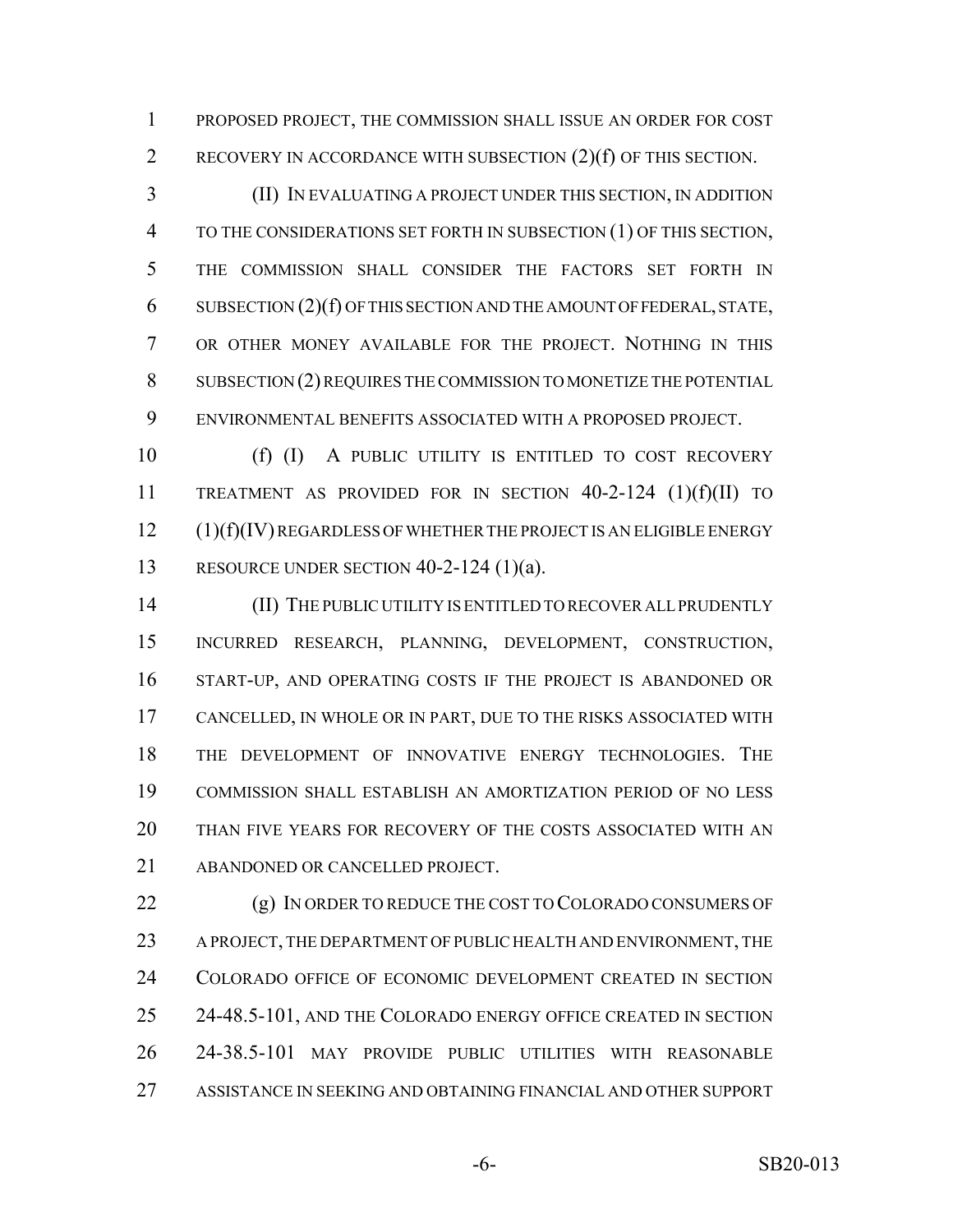1 AND SPONSORSHIP FOR A PROJECT FROM THE UNITED STATES CONGRESS, THE UNITED STATES DEPARTMENT OF ENERGY, AND OTHER APPROPRIATE FEDERAL AND STATE AGENCIES AND INSTITUTIONS. TO OBTAIN THIS ASSISTANCE, A PUBLIC UTILITY MAY PROVIDE TO THESE FEDERAL AND STATE AGENCIES AND INSTITUTIONS COPIES OF ITS PROJECT PROPOSAL.THE COLORADO ENERGY OFFICE, OR ITS DESIGNEE, MAY MANAGE AND DISTRIBUTE TO THE PUBLIC UTILITY SOME OR ALL OF ANY MONEY PROVIDED BY THE STATE OF COLORADO OR BY THE FEDERAL GOVERNMENT TO THE STATE OF COLORADO FOR PURPOSES OF THE STUDY OR DEVELOPMENT OF A PROJECT.

 (h) IN ORDER TO ASSIST A PUBLIC UTILITY IN THE DEVELOPMENT AND IMPLEMENTATION OF A PROJECT, THE PUBLIC UTILITY MAY CONVENE A TECHNICAL ADVISORY GROUP INCLUDING REPRESENTATIVES OF STATE AND FEDERAL AGENCIES AND INSTITUTIONS, THE DEPARTMENT OF PUBLIC HEALTH AND ENVIRONMENT, THE COLORADO OFFICE OF ECONOMIC DEVELOPMENT, AND THE COLORADO ENERGY OFFICE TO REVIEW PROJECT DETAILS AND PROVIDE INPUT TO THE PUBLIC UTILITY ON THE RISKS AND OPPORTUNITIES ASSOCIATED WITH INNOVATIVE TECHNOLOGIES UNDER CONSIDERATION BY THE PUBLIC UTILITY AND A PROJECT'S POTENTIAL TO AVOID CARBON EMISSIONS, ENHANCE INTEGRATION OF CLEAN ENERGY, OR BOTH.

 (i) TO FACILITATE FINANCING OF A PROJECT, ONE OR MORE PUBLIC UTILITIES MAY DEVELOP, CONSTRUCT, OR OWN A PROJECT THROUGH A SPECIAL PURPOSE ENTITY OR OTHER AFFILIATED PARTNERSHIP OR CORPORATION, INCLUDING A PUBLIC-PRIVATE PARTNERSHIP. THE PUBLIC UTILITY MAY ELECT TO PARTNER WITH ONE OR MORE ENTITIES TO CREATE AND DEVELOP AN INNOVATIVE ENERGY TECHNOLOGY PROJECT. A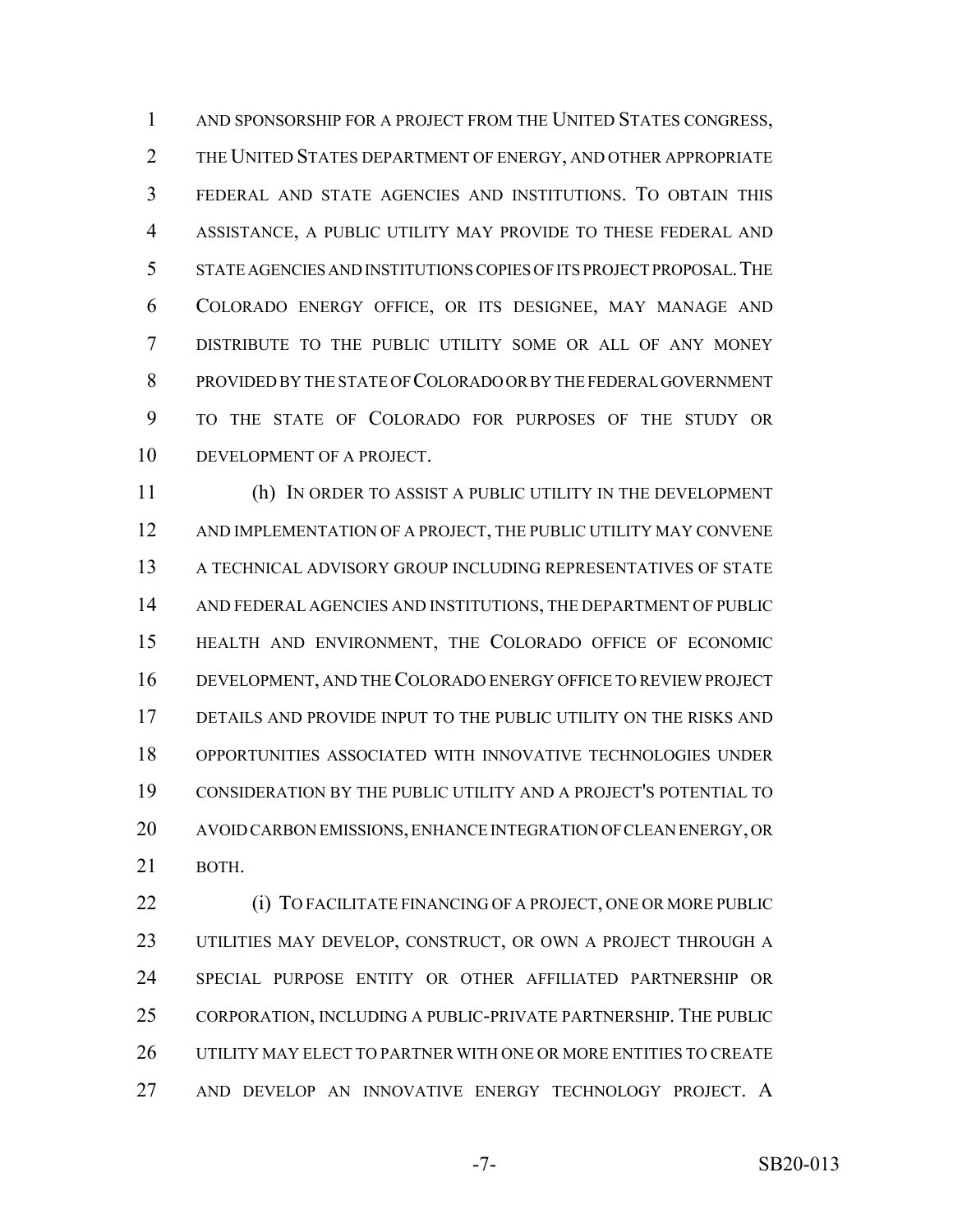PARTNERSHIP FORMED FOR THIS PURPOSE MAY BE STRUCTURED AS DEEMED APPROPRIATE BY THE PUBLIC UTILITY, AND THE PUBLIC UTILITY IS ENTITLED TO NEGOTIATE OWNERSHIP INTERESTS IN THE PROJECT.

4 (i) NOTHING IN THIS SUBSECTION (2):

 (I) PROHIBITS A PUBLIC UTILITY FROM PROPOSING TO ACQUIRE, THROUGH THE COMMISSION-APPROVED RESOURCE PLANNING AND ACQUISITION PROCESSES, POWER AND ENERGY DERIVED FROM A PROJECT DEVELOPED BY THE PUBLIC UTILITY OR BY CONTRACT FROM AN AFFILIATE OF THE PUBLIC UTILITY OR FROM AN OWNER OF A PROJECT NOT AFFILIATED 10 WITH THE PUBLIC UTILITY;

 (II) PREVENTS A PUBLIC UTILITY FROM APPLYING FOR A CERTIFICATE OF PUBLIC CONVENIENCE AND NECESSITY TO CONSTRUCT 13 MORE THAN ONE PROJECT; OR

 (III) SUPERSEDES THE COMMISSION'S EXISTING INNOVATIVE CLEAN TECHNOLOGY PROGRAM OR ANY PROJECTS APPROVED UNDER THE PROGRAM.

 **SECTION 3. Act subject to petition - effective date - applicability.** (1) This act takes effect at 12:01 a.m. on the day following the expiration of the ninety-day period after final adjournment of the general assembly (August 5, 2020, if adjournment sine die is on May 6, 2020); except that, if a referendum petition is filed pursuant to section 1 (3) of article V of the state constitution against this act or an item, section, or part of this act within such period, then the act, item, section, or part will not take effect unless approved by the people at the general election to be held in November 2020 and, in such case, will take effect on the date of the official declaration of the vote thereon by the governor.